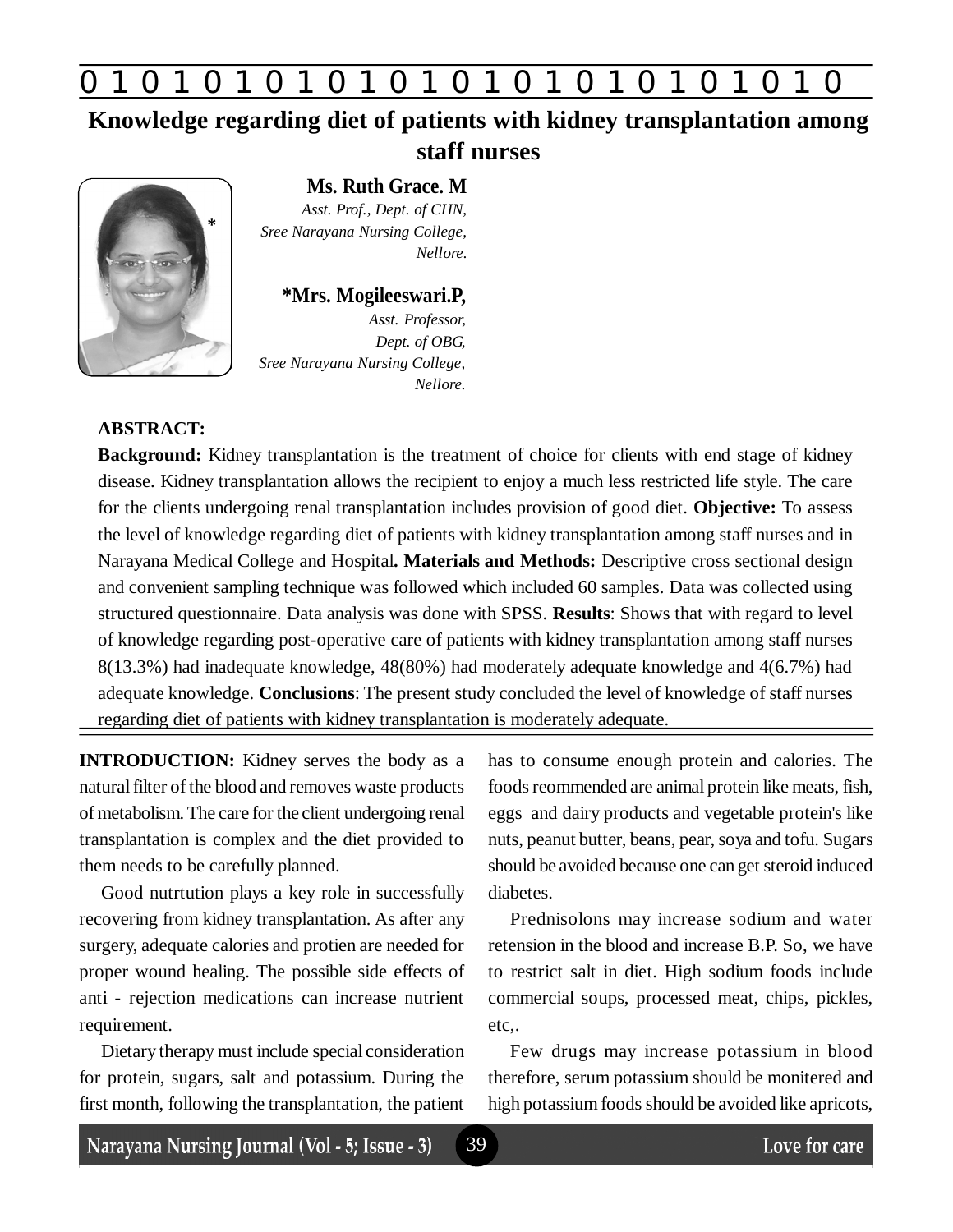## **0 z 0 z 0 z 0 z 0 z 0 z 0 z 0 z 0 z 0 z 0 z 0 z 0**

bananas, oranges, melons, potatoes, tomaoes, green leafs, chocolate, etc,.

After the transplantation, patients tend to feel good and obviously there are no food restrictions as they do not consult nutritionists. Eventually, they start gaining weight quickly.

Typically, a meal for all should consist of 60 per cent vegetables or salad and 20 per cent each of carbohydrates and proteins. While eating, people should first start with vegetables and salads, then consume proteins and finally carbohydrates. Going heavy on rice is not advisable at all. This should be ideal for all and not just transplant patients.

The nutritionist points out that physical activity is must for all ages.Eating the right type of food in right quantities is very important. Physical activity like walking, running, mall walking, yoga is mandatory for everybody. Eating right portions of food and balancing it with exercise will do the trick for everybody and not just the patients.

#### **OBJECTIVES OF THE STUDY:**

• To assess the level of knowledge regarding diet of patients with kidney transplantation among staff nurses.

• To find out the association between the level of knowledge regarding diet of patients with kidney transplantation among staff nurses with their selected socio demographic variables.

**MATERIALS AND METHODS:** Descriptive cross sectional design is used to assess the level of knowledge regarding diet of patients with kidney transplantation among staff nurses in Narayana Medical College Hospital. Non-probability convenient sampling was used. 60 Staff nurses who were eligible, can understand regional language, who were available during data collection and voluntarily willing to participate in the study, are selected. Those who are sick, who are on leave were excluded. Prior Permission was obtained from ethical clearance committee. Participants signed an informed consent. Data collection is done with the help of a tool.

#### **DESCRIPTION OF TOOL**

**PART I:** Deals with demographic variables include age, gender, educational qualification, working experience, source of information, attended any CNE programme.

**PART II:** It deals with structured questionnaire to convey the knowledge regarding diet of patients with kidney transplantation among staff nurses. It consists of 45 multiple choice question. Each question gives success answer as 1 score. If not answering gives 0 score.

Score Interpretation: The score was interpreted as follows:

Inadequate knowledge : 0-15 Moderately adequate : 16-30 Adequate knowledge : 31-45

**DATA ANALYSIS:** Data was analyzed by using descriptive and inferential statistics. Frequency, percentage, item analysis, mean, standard deviation and chi-square test were done.

**RESULTS:** The results shows that frequency and percentage distribution such as, with regard to age 52(86.7%) staff nurses are between 21-25 years and 8(13.3%) are 26-30 years, gender 8(13.3%)staff nurses are males and 52(86.7%) staff nurses are females, educational qualification 4(6.7%) studied GNM,52(86.6%) studied B.Sc (N) and 4(6.7%) studied P.B.B.Sc(N), working experience 24(40%) have<1 year experience, 28(46.7%) have 1-3years experience, and 8(13.3%) had 4 - 6 years experience, source of information 8(13.3%) gained from curriculum, 52(86.7 %) from all the sources and attended CNE 52(86.7%) have attended and 8 (13.3%) did not attend.

40